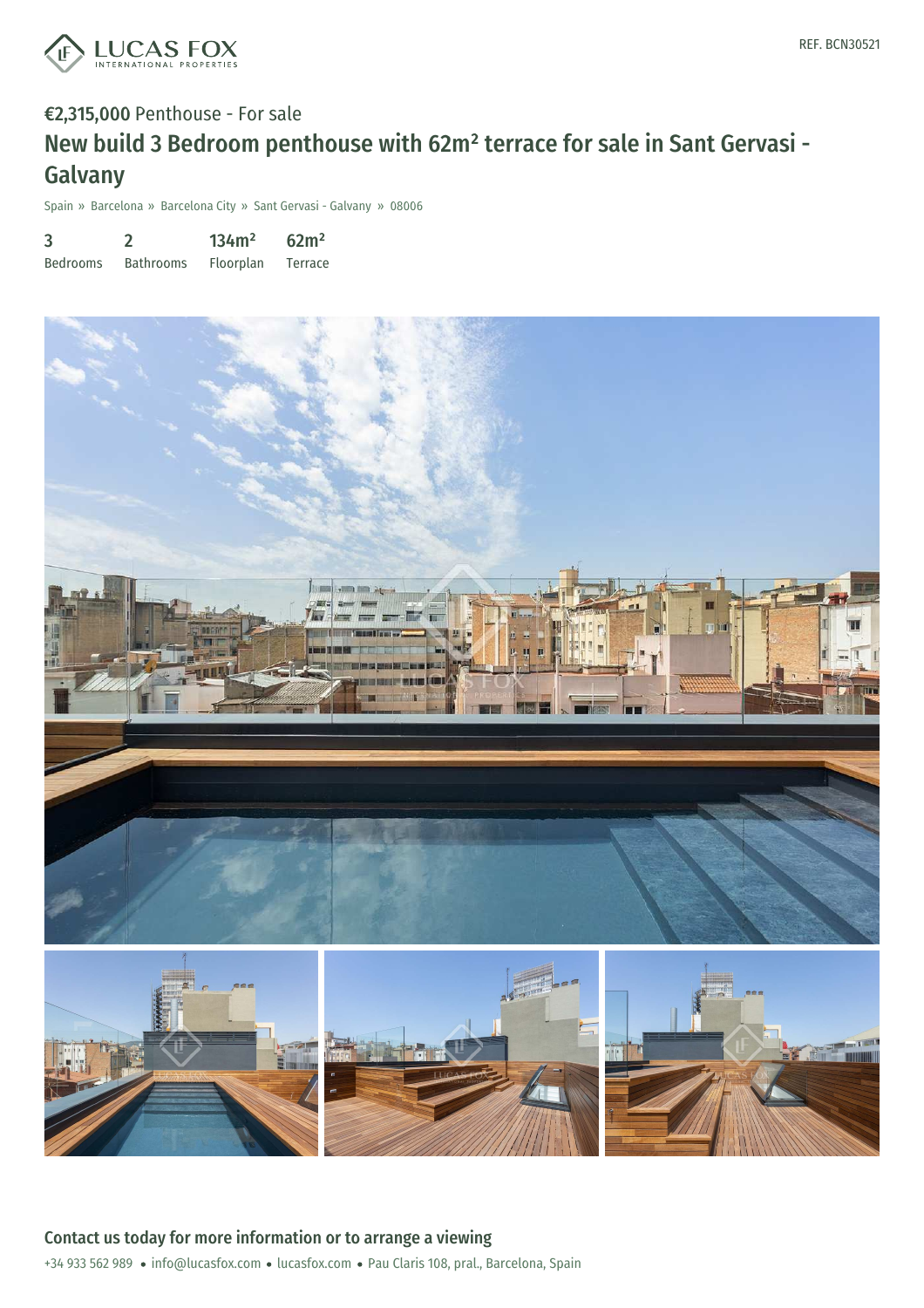

Spain » Barcelona » Barcelona City » Sant Gervasi - Galvany » 08006

3 Bedrooms  $\mathfrak{D}$ Bathrooms 134m² Floorplan 62m² Terrace

**OVERVIEW** 

### Wonderful new build development with luxury apartments and duplexes with a communal terrace, pool, wellness area, parking and storage rooms.

This exceptional new development is located in Sant Gervasi, one of the most exclusive neighbourhoods in Barcelona, a stone's throw from Avinguda Diagonal and Passeig de Gracia. An enviable location near the best areas of the city, with all the services at your fingertips and with excellent transport links.

Via Augusta Residences consists of a total of 17 homes distributed over 5 floors, among which we find apartments and duplexes with 2-3 bedrooms and 2 bathrooms. In addition, this new development will offer its residents a terrace-solarium with a communal pool, perfect for enjoying the Mediterranean sun, and a wellness and meeting room. It also has 2 lifts, and garage and storage rooms in the basement.

The homes are characterized by their spaciousness, ranging from 105  $m<sup>2</sup>$  to 137  $m<sup>2</sup>$ , their abundant light and a minimalist and elegant design in which white, grey and wood predominate. Most of them enjoy access to a terrace / balcony of 11 m² to 24 m², ideal to admire the views of Barcelona and unwind after a long day.

The 3 duplexes on the ground floor benefit from views of Carrer Julia Romea, and consist of 2 bedrooms and 2 bathrooms with access to a spacious terrace. The upper floors also offer homes with 2 bedrooms and 2 bathrooms, overlooking the same street. On the other hand, the 3-bedroom homes have a balcony overlooking Via Augusta and are dual aspect. Finally, the apartments on the top floor will be able to enjoy the luxury of a [private](mailto:info@lucasfox.com) terrace with a [swimm](https://www.lucasfox.com)ing pool and views of the city.

Obviously, the homes have top quality fixtures and finishes. They will enjoy underfloor heating with compatible parquet, Bulthaup kitchens fully equipped with Bosch appliances and white marble floors, air conditioning by Mitsubishi ducts, and LED lighting. It should be noted that the flats will also have a home automation system to guarantee maximum comfort.

A luxurious and exclusive project in one of the best parts of Barcelona.

#### Highlights



[lucasfox.com/go/bcn30521](https://www.lucasfox.com/go/bcn30521)

Swimming pool, Lift, Natural light, Wooden flooring, Communal terrace, Parking, Air conditioning, Double glazing, Heating, Near international schools, New build, Storage room, Transport nearby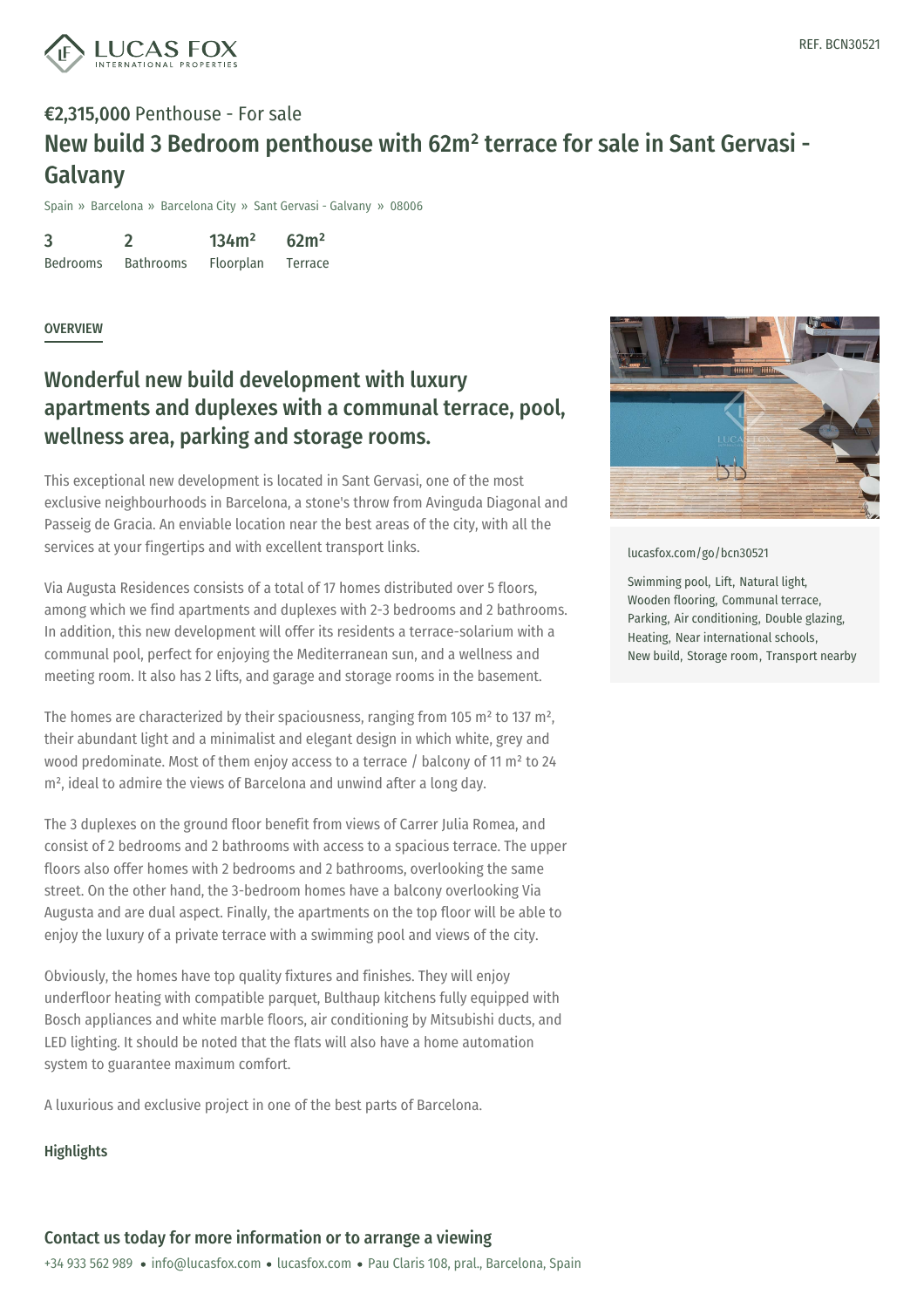

Spain » Barcelona » Barcelona City » Sant Gervasi - Galvany » 08006

| 3               |                  | 134m <sup>2</sup> | 62m <sup>2</sup> |
|-----------------|------------------|-------------------|------------------|
| <b>Bedrooms</b> | <b>Bathrooms</b> | Floorplan         | Terrace          |

- 17 homes with 3-2 bedrooms and 2 bathrooms
- $\bullet$  105 m<sup>2</sup> 137 m<sup>2</sup> and terrace-balcony of 11 m<sup>2</sup> 24 m<sup>2</sup>
- Spacious and bright rooms with an elegant design, with high quality finishes
- The apartments of the highest floor have access to a terrace with a private pool
- Sun terrace with communal pool, wellness / meeting room
- Parking and storage rooms
- In an exclusive residential area, near Avinguda Diagonal and Passeig de Gracia